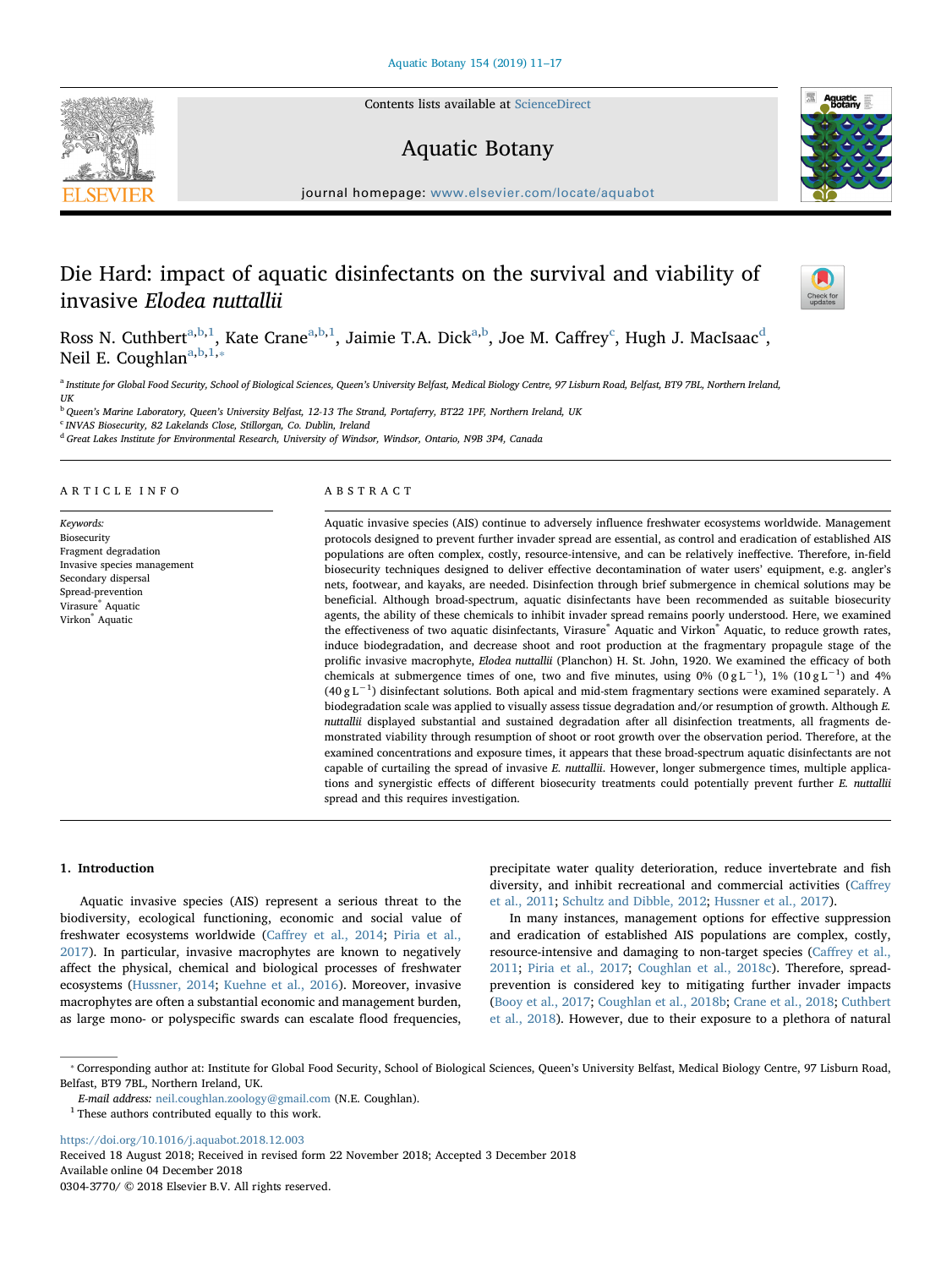and anthropogenic vectors, freshwater systems remain highly susceptible to invader spread, colonisation, establishment and reinvasion ([Rothlisberger et al., 2010](#page-6-3); [Banha et al., 2017;](#page-5-9) [Coughlan et al.,](#page-5-10) [2017a,](#page-5-10)[c\)](#page-5-11). Accordingly, there is an urgent need for innovative and simple prevention protocols that maximise inhibition of invader spread, but remain user and environmentally friendly (Sutcliff[e et al., 2018](#page-6-4); [Coughlan et al., 2018c](#page-5-4); [Crane et al., 2018](#page-5-7); [Shannon et al., 2018](#page-6-5)). Moreover, spread-prevention tactics must balance efficacy with cost, legislative barriers and non-target effects [\(Cuthbert et al., 2018\)](#page-5-8).

Currently, although control measures to suppress invader populations can be successful ([Hussner et al., 2014](#page-5-12); [Beric and MacIsaac, 2015](#page-5-13); Caff[rey et al., 2018\)](#page-5-14), there often exists only a limited understanding of the relative efficacies of recommended spread-prevention techniques ([Barbour et al., 2013](#page-5-15); [Piria et al., 2017](#page-6-0); [Coughlan et al., 2018b](#page-5-6); [Crane](#page-5-7) [et al., 2018](#page-5-7)). In particular, while broad-spectrum aquatic disinfectants ([Barbour et al., 2013;](#page-5-15) [Cuthbert et al., 2018\)](#page-5-8), desiccation [\(Coughlan](#page-5-16) [et al., 2017b](#page-5-16), [2018b\)](#page-5-6), hot water ([Anderson et al., 2015](#page-5-17); [Shannon et al.,](#page-6-5) [2018\)](#page-6-5), and steam applications ([Crane et al., 2018](#page-5-7)) have been suggested as suitable mechanisms to limit AIS spread, species-specific susceptibility requires confirmation. Further, although aquatic disinfectants have proven successful against a variety of invasive Mollusca and macrophyte species (e.g. [Barbour et al., 2013;](#page-5-15) [Stockton-Fiti and Mo](#page-6-6)ffitt, [2017;](#page-6-6) [Cuthbert et al., 2018](#page-5-8)), their impact on different life history stages is not always clear ([Coughlan et al., 2018a\)](#page-5-18).

Elodea nuttallii (Planchon) H. St. John, 1920, is a submerged invasive macrophyte originating from North America [\(Cook and Urmi-](#page-5-19)[König, 1985](#page-5-19); [Champion et al., 2010\)](#page-5-20). Invasive in Europe, Asia, Australia and certain areas of North America, this rooted perennial aquatic macrophyte typically inhabits lakes, ponds and slow-moving rivers ([Champion et al., 2010](#page-5-20); [Schwoerer and Morton, 2018\)](#page-6-7). Elodea nuttallii can tolerate a broad range of environmental conditions, hybridise with native counterparts, and can rapidly dominate invaded ecosystems through formation of dense monospecific stands ([Cook and Urmi-König,](#page-5-19) [1985;](#page-5-19) [Champion et al., 2010;](#page-5-20) [Zehnsdorf et al., 2015;](#page-6-8) [Thouvenot and](#page-6-9) [Thiébaut, 2018](#page-6-9)). Although research suggests that E. nuttallii may be less detrimental to European wetlands than previously thought (see [Kelly](#page-5-21) [et al., 2015\)](#page-5-21), population suppression to minimize disruption of navigation, flood risk, water extraction and recreational activities, remains a substantial and costly management concern ([Hussner, 2012;](#page-5-22) [Hussner](#page-5-3) [et al., 2017](#page-5-3)). For example, in the North American State of Alaska, Elodea infestations are thought to cause an economic loss of circa \$100 million per year to recreational floatplane pilots and commercial freshwater fisheries [\(Schwoerer and Morton, 2018](#page-6-7)). Moreover, E. nuttallii is listed as a European Union Invasive Alien Species of Union Concern (EU Regulation 1143/2014), and appropriate management actions to inhibit its further spread are a legal requirement.

Like many invasive macrophytes, E. nuttallii predominantly spreads by vegetative propagation, particularly via vegetative fragments, which have a high survival potential (Hoff[mann et al., 2015;](#page-5-23) [Coughlan et al.,](#page-5-6) [2018b\)](#page-5-6). Due to disturbance events, e.g. changes in water velocity, grazing by herbivorous animals and anthropogenic activity, in situ fragmentation of macrophytes such as E. nuttallii is a frequent occurrence ([Riis et al., 2009](#page-6-10); [Bakker et al., 2016](#page-5-24)). Although fragments generally remain within the aquatic medium, fragmentary propagules are capable of surviving overland dispersal between hydrologically unconnected sites [\(Barnes et al., 2013](#page-5-25); [Coughlan et al., 2018b](#page-5-6)). However, different plant sections can display a differential capacity for regeneration, colonisation and rate of growth, which can be linked to factors such as fragment size and apical dominance ([Cline, 1991](#page-5-26); [Riis](#page-6-10) [et al., 2009](#page-6-10)). As the application of broad-spectrum aquatic disinfectants has previously successfully induced degradation of macrophyte fragmentary propagules ([Cuthbert et al., 2018\)](#page-5-8), decontamination of water users' equipment through brief disinfectant soaking exposures may help reduce further invader spread.

Aquatic disinfectants such as Virasure® Aquatic and Virkon® Aquatic are being increasingly used by recreational water users and responsible authorities, e.g. government agencies, for decontamination of equipment. However, little data concerning the efficacy of these oxidising agents to inhibit the spread of macrophtye propagules currently exists ([Cuthbert et al., 2018\)](#page-5-8). Here, we examine the efficacy of Virasure® Aquatic and Virkon® Aquatic at concentrations of 1% (10 g  $L^{-1}$ ) and 4% (40 g L<sup>-1</sup>), for submergence treatments at one, two and five minutes, to reduce growth rates, induce plant tissue biodegradation, and limit new shoot and root growth of both apical and mid-stem sections of E. nuttallii. Use of 1% solutions are recommend by both manufactures for surface disinfection and submergence treatments, e.g. footbaths. However, we have also arbitrarily chosen to quadruple this recommendation to assess any differential effects of increased concentration. In addition, to encourage maximum participation, biosecurity applications should be non-time-consuming (Sutcliff[e et al., 2018\)](#page-6-4). Therefore, we aim to assess the efficacy of relatively brief exposure times.

# 2. Methods

#### 2.1. Sample collection and cultivation

Elodea nuttallii was collected in Lough Erne, Northern Ireland (NI: 54° 17′ 07.89″ N; 7° 32′ 52.61″ W), and transported in source water to Queen's Marine Laboratory (QML), Portaferry, NI. The plant stock was maintained in the laboratory in aerated aquaria, filled with locally sourced pond water (Lough Cowey: 54° 24' 41.79" N; 5° 32' 25.96" W). The stock was cultured at circa 13 °C under a 16 h light and 8 h darkness regime, with a light intensity of 200 – 250  $\mu$ mol·m<sup>-2</sup>·s<sup>-1</sup>, supplied by cool white fluorescent lamps. Water was exchanged on a weekly basis. Prior to experimentation, E. nuttallii was allowed to acclimate to laboratory conditions for seven days, and displayed a high level of survival and sustained growth during an overall cultivation period of two months. All waste invasive plant material was destroyed by autoclaving.

### 2.2. Efficacy of Virasure® Aquatic and Virkon® Aquatic solutions

The efficacy of Virasure® Aquatic (Fish Vet Group) and Virkon® Aquatic (DuPont) was examined using 0% (0 g L<sup>-1</sup>), 1% (10 g L<sup>-1</sup>) and 4% (40 g L<sup>-1</sup>) solutions made with dechlorinated tap water ( $n = 3$ replicates per experimental group). Two differential fragmentary sections of E. nuttallii, apical and mid-stem, were individually examined. In both cases, fragments were standardised by a node count of ten. Midstem fragments were cut immediately above and below the final nodes; apical fragments were cut below their final node only. In all cases, apical fragments were harvested from mature, unbranched sections of plants. Initial fragment length was recorded, with a mean ( $\pm$  SE) apical fragment and mid-stem length of  $6.2 \pm 0.1$  mm and  $7.65 \pm 0.1$  mm, respectively. Fragments were harvested as required and briefly maintained (< 30 min) in dechlorinated tap water prior to experimental use.

Groups of three fragments, of a single section type, were utilised as an experimental unit. These groups were submerged in treatment solutions of Virasure® Aquatic or Virkon® Aquatic for a period of one, two or five minutes. Control groups were likewise submerged in dechlorinated tap water for the same exposure times. Post exposure, all samples were submerged in dechlorinated tap water and gently rinsed clean for a two-minute period to ensure loss of chemical. This process was repeated with a second cleaning station for a further two minutes. All fragments were immediately placed within individual cylindrical glass vessels, 200 mm H  $\times$  80 mm W, containing 250 ml of pond water. Following treatment, the standard conditions for fragmentary growth were 18 °C, with a 16:8 h light–dark regime at a light intensity of 200 – 250 μmol·m<sup>-2</sup>·s<sup>-1</sup>. Water loss due to evaporation was replenished as required.

Based on the biodegradation scale proposed by [Cuthbert et al.](#page-5-8) [\(2018\),](#page-5-8) a novel biodegradation scale was developed to monitor tissue degradation, fragment survival and subsequent viability, i.e.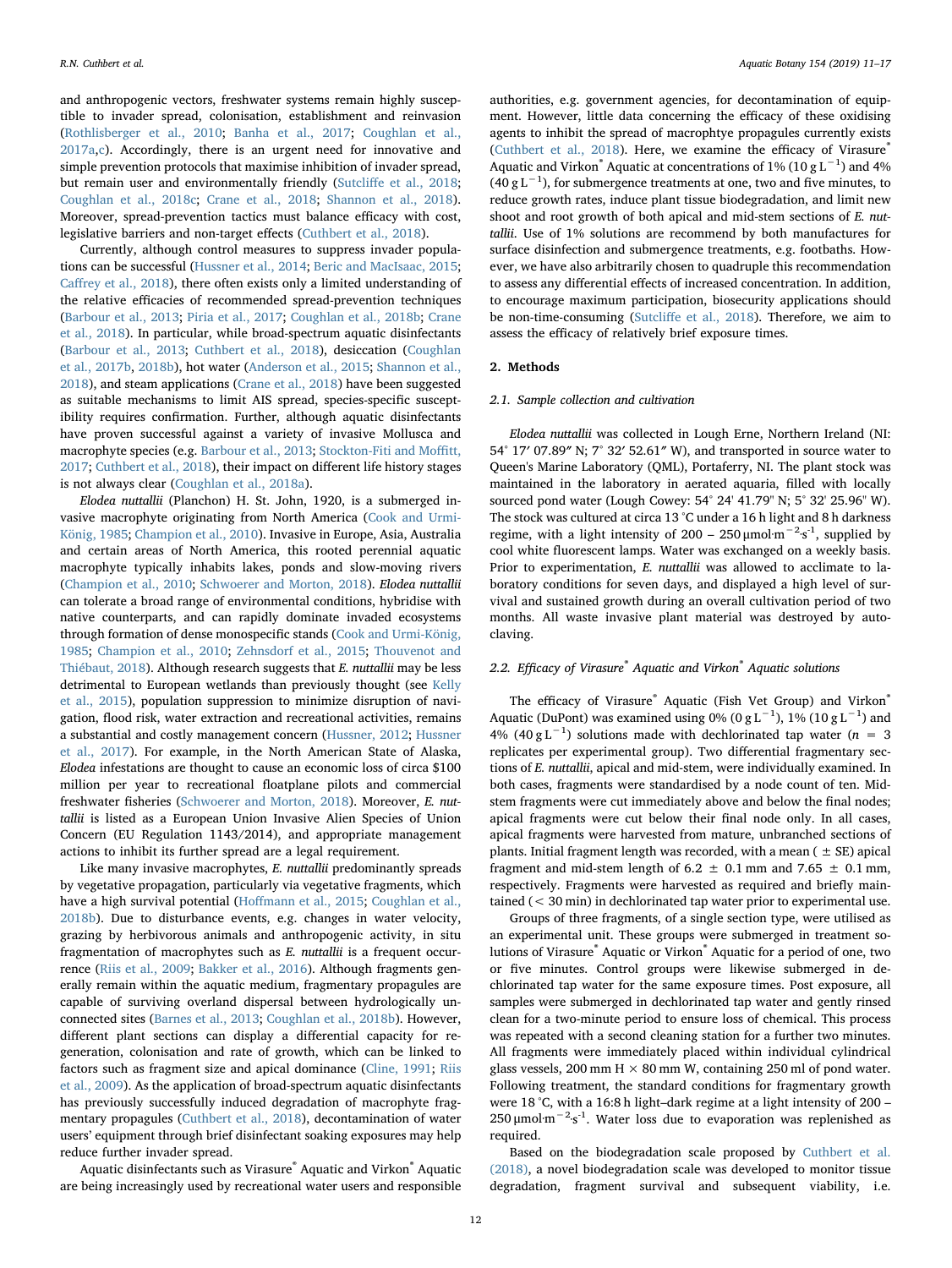# <span id="page-2-0"></span>Table 1

Biodegradation scale describing visual tissue degradation stages and/or resumption of growth for aquatic macrophyte fragmentary propagules (see [Crane et al., 2018](#page-5-7); [Cuthbert et al., 2018\)](#page-5-8).

| Score | Description                                                                              |
|-------|------------------------------------------------------------------------------------------|
| 10    | Complete degradation.                                                                    |
|       | No new shoot and/or root growth present with more than or equal to 90% stem degradation. |
| 8     | No new shoot and/or root growth present with more than or equal to 50% stem degradation. |
|       | No new shoot and/or root growth present with all leaved exhibiting paling or browning.   |
|       | No new shoot and/or root growth present with paling or browning affecting any leaves.    |
|       | No new shoot and/or root growth present with degradation at fragmentation site.          |
|       | New shoot and/or root growth present with more than or equal to 90% stem degradation.    |
|       | New shoot and/or root growth present with more than or equal to 50% stem degradation.    |
|       | New shoot and/or root growth present with all leaves exhibiting paling or browning.      |
|       | New shoot and/or root growth present with paling or browning affecting any leaves.       |
|       | New shoot and/or root growth present with degradation at fragmentation site.             |

regeneration by production of new shoot or root growth ([Table 1;](#page-2-0) [Crane](#page-5-7) [et al., 2018](#page-5-7)). The scale comprised 11 distinct score categories (0–10, inclusive) that allow for visual estimation of survivability alone (a score of 5), whereby the fragments display no degradation or resumption of growth, and both the retention (score 0–4) and lack (score 6–10) of viability in relation to various stages of tissue degradation (see [Crane](#page-5-7) [et al., 2018\)](#page-5-7). Upon cessation, after 28 days, fragments were scored using the biodegradation scale. New shoot lengths, and a count of new shoots and roots, were recorded.

## 2.3. Statistical analyses

Statistical analyses were performed using R v3.4.2 ([R Core](#page-6-11) [Development Team, 2017\)](#page-6-11). Relative growth rates (RGR) were analysed for new shoot lengths using ANOVA, as residuals were found to be normally distributed (Shapiro-Wilk test,  $P > 0.05$ ) and homoscedastic (Bartlett's test,  $P > 0.05$ ). Here, we calculated RGR using the total length of all new shoot growth displayed by every fragment within each triplicate replicate. RGR was averaged per day across the 28-day recovery period. Scaled degradation ([Table 1\)](#page-2-0) of E. nuttallii at the final observation point was analysed using proportional odds logistic regression as the parallel regression assumption was satisfied. We used the lowest scoring fragment (i.e. least degraded) of the triplicate within each replicate to derive individual data points for analysis. Then, raw regrowth counts of shoots and roots at the end of the observation period were analysed separately using generalised linear models (GLMs) assuming Poisson distributions of error and log links. Here, likelihood ratio tests (LRTs) were used to report the significance of factors to the dependent variables. Treatment (5 levels), exposure time (3 levels) and plant part (2 levels) were incorporated as explanatory variables in all models. We implemented second-order Akaike Information Criterion (AICc) rankings to select models, which minimised information loss. Post hoc tests were performed using Tukey's contrasts for significant effects in each model.

### 3. Results

All control plants exhibited high levels of survival and viability, evidenced through examination of their RGR alongside levels of plant tissue biodegradation, and sustained shoot and root growth in all instances [\(Figs. 1 and 2\)](#page-3-0). RGR of new shoots differed significantly depending on treatment ( $F_{4, 83} = 7.83, P < 0.001$ ). Treatment with either Virasure® Aquatic or Virkon® Aquatic at 4% concentrations significantly reduced growth rates compared to control groups (both  $P < 0.001$ ; [Fig. 1\)](#page-3-0). Treatment with Virkon<sup>®</sup> Aquatic at 1% concentration was significantly more effective at reducing shoot growth compared to controls ( $P = 0.04$ ), but a 1% solution of Virasure® Aquatic did not reduce growth compared to the control groups ( $P =$ 0.25). Exposure time also had a significant effect on overall shoot RGR  $(F<sub>2</sub>, 83 = 4.18, P = 0.02)$ , wherein five minute exposures were

significantly more effective than one minute exposures in reducing RGR of E. nuttallii ( $P = 0.01$ ). Overall, there were no significant differences between one and two minute exposures to treatments ( $P = 0.49$ ), nor two and five minute exposures ( $P = 0.20$ : [Fig. 1\)](#page-3-0). There was also no significant difference between apical and mid-stem sections of E. nuttallii for new shoot RGR  $(F_{1, 82} = 0.61, P = 0.44)$ .

Although treatment with Virasure® Aquatic and Virkon® Aquatic significantly increased degradation of E. nuttallii ( $\chi^2 = 37.28$ , df = 4,  $P < 0.001$ : [Fig. 1\)](#page-3-0), all treated fragments demonstrated viability through resumption of shoot or root growth over the observation period ([Fig. 2\)](#page-4-0). This occurred despite consistent degradation to the original treated fragment. With the exception of exposure to 1% Virasure®, all disinfectant treatments, particularly 4% concentrations, displayed significantly greater degradation than control E. nuttallii groups (all  $P \leq$ 0.05). Overall, longer treatment exposure times significantly increased degradation of fragmentary propagules ( $\chi^2$  = 8.48, df = 2, P = 0.01: [Fig. 1](#page-3-0)). Whilst there were no significant differences between one and two minute exposures ( $P = 1.00$ ), five minute exposures were significantly more effective than lower exposure durations (both  $P =$ 0.02). Furthermore, degradation was consistent between apical and mid-stem sections of the plant, as there was no significant effect of plant part on scaled degradation ( $\chi^2$  = 0.68, df = 1, P = 0.41).

Shoot and root production was evidenced in all disinfectant-treated E. nuttallii groups [\(Fig. 2\)](#page-4-0). However, treatment with Virasure® Aquatic or Virkon® Aquatic had a significant effect on shoot counts ( $\chi^2 = 12.88$ ,  $df = 4$ ,  $P = 0.01$ ), with the 4% concentrations significantly reducing new shoot numbers compared to control groups (both  $P = 0.03$ ). However, whilst exposure time had no significant effect on shoot counts overall ( $\chi^2$  = 4.06,  $df = 2$ ,  $P = 0.13$ ), apical sections exhibited significantly higher numbers of shoot counts than mid-stem sections ( $\chi^2$  = 6.71,  $df = 1$ ,  $P = 0.01$ : [Fig. 2\)](#page-4-0). This effect was sustained across all treatment groups, as there was no significant 'treatment  $\times$  plant part' interaction ( $\chi^2$  = 4.61,  $df = 4$ ,  $P = 0.33$ ). Similarly, root counts were also significantly affected by disinfectant treatment ( $\chi^2$  = 46.33, df = 4,  $P < 0.001$ ), wherein all disinfectant-treated groups exhibited significantly lower root counts post-treatment than controls (all  $P \leq$ 0.001). As with shoots, significantly more roots were produced by apical E. nuttallii fragments than mid-stem sections ( $\chi^2 = 12.17$ , df = 1,  $P < 0.001$ ). This effect was again sustained across all treatment groups as there was no significant 'treatment  $\times$  plant part' interaction  $(\chi^2 = 3.29, df = 4, P = 0.51)$ . On the other hand, exposure time to treatment had no significant effect on the generation of roots at the end of the observation period ( $\chi^2 = 3.10$ ,  $df = 2$ ,  $P = 0.21$ ).

#### 4. Discussion

Anthropogenic activities such as angling, boating, and the aquatic pet and ornamental plant trades have likely facilitated a substantial portion of damaging AIS introductions [\(Johnson et al., 2001](#page-5-27); [Rothlisberger et al., 2010;](#page-6-3) [Banha et al., 2017;](#page-5-9) [Dickey et al., 2018](#page-5-28)).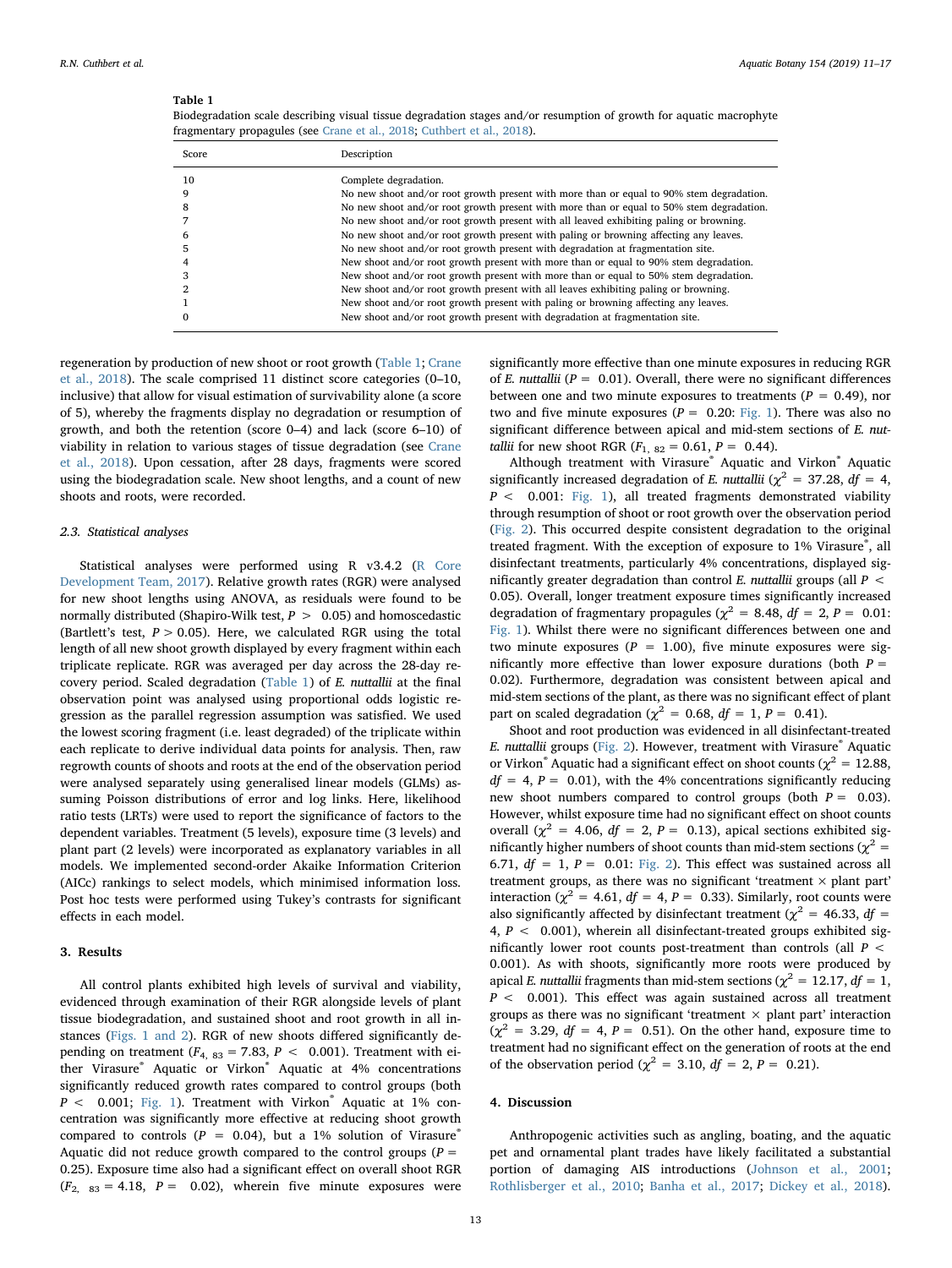<span id="page-3-0"></span>

Fig. 1. Mean (  $\pm$  SE) relative growth rate and median Biodegradation Score (error bars signify minimum and maximum scores attained) for differential Elodea nuttallii fragmentary propagules, i.e. apical tip or mid-stem, following submersion in 0%, 1% or 4% solutions of selected aquatic disinfectants ( $n = 3$ ). Fragments were submerged for one, two or five minutes. All plants were harvested after a recovery period of 28 days. Incremental degradation scores (see [Table 1](#page-2-0)): 0-4 = increasing fragmentary degradation with viability displayed (white arrow); 5 = no degradation or viability displayed (dashed line); and 6–10 = increasing fragmentary degradation with no viability shown (grey arrow). Vira = Virasure® Aquatic; Virk = Virkon® Aquatic.

Accordingly, although the identity of vectors responsible for the dispersal of AIS are not always known (Caff[rey et al., 2016](#page-5-29); [Coughlan](#page-5-11) [et al., 2017c\)](#page-5-11), spread-prevention through efficient, cost-effective and widely applicable biosecurity protocols has become integral to AIS management strategies ([Anderson et al., 2014](#page-5-30): [Booy et al., 2017](#page-5-5); [Piria](#page-6-0) [et al., 2017](#page-6-0)).

Previously, [Cuthbert et al. \(2018\)](#page-5-8) observed that a two-minute submersion using 1% Virasure® Aquatic solution could achieve complete degradation of fragmentary propagules of Lagarosiphon major (Ridley) Moss, 1928, and argued that the chemical could effectively reduce the secondary spread of the species. As such, chemical treatment could therefore form an integral aspect of best-practice biosecurity protocols, through either soaking, mist spray or fogging of equipment, e.g. anglers' nets, kayaks, boats, water wells, vehicles and trailers. However, L. major may have been particularly susceptible to the acidity of the disinfectant as this species is more suited to and can even induce alkaline environments ([Stiers et al., 2011\)](#page-6-12). Although both aquatic disinfectants used in the present study induced substantial degradation of the original/parental E. nuttallii fragments, the examined concentrations and exposure times did not inhibit propagule viability, i.e. resumption of growth. Whilst higher treatment concentrations resulted in greater degradation of the fragmentary propagules, even the highest examined concentration of 4% failed to prevent resumption of shoot or root growth. Conversely, 4% concentrations of both disinfectants did reduce the number of new shoots, while all examined concentrations reduced

new root production. Moreover, the growth rate of new shoots was restricted by 4% solutions of both disinfectants, especially at five minutes exposure. Ultimately, although the examined oxidising agentbased disinfectants adversely impacted treated fragments, it appears only outer cell integrity was negatively affected, with regrowth being produced from meristematic cells.

Higher concentrations and longer submergence times would likely result in substantial fragment degradation and inhibit subsequent viability. However, increased concentrations can be difficult to obtain, due to lack of chemical compound solubility beyond a 5% solution (RNC, KC and NEC per. obs.) and may represent an environmental or user health concern. In addition, longer submergence times may be impractical, especially in field scenarios. Currently, to prevent the spread of fish pathogens, the label information of both products endorse a 1% solution for footbaths and the surface disinfection of equipment. Additionally, 4% solutions of Virasure® Aquatic are recommended for thermal fogging purposes.

In the present study, we examined relatively large plant fragments as these are known to exhibit a greater capacity for regrowth ([Jiang](#page-5-31) [et al., 2009;](#page-5-31) Hoff[mann et al., 2015;](#page-5-23) [Coughlan et al., 2018b](#page-5-6)), but are within the threshold of propagules which can likely entangle with, and be transported overland by, anthropogenic vectors [\(Coughlan et al.,](#page-5-6) [2018b\)](#page-5-6). Moreover, the size range examined is thought to reduce inhibition of lateral growth driven through apical dominance [\(Cline,](#page-5-26) [1991\)](#page-5-26). However, although the overall RGR of differential fragmentary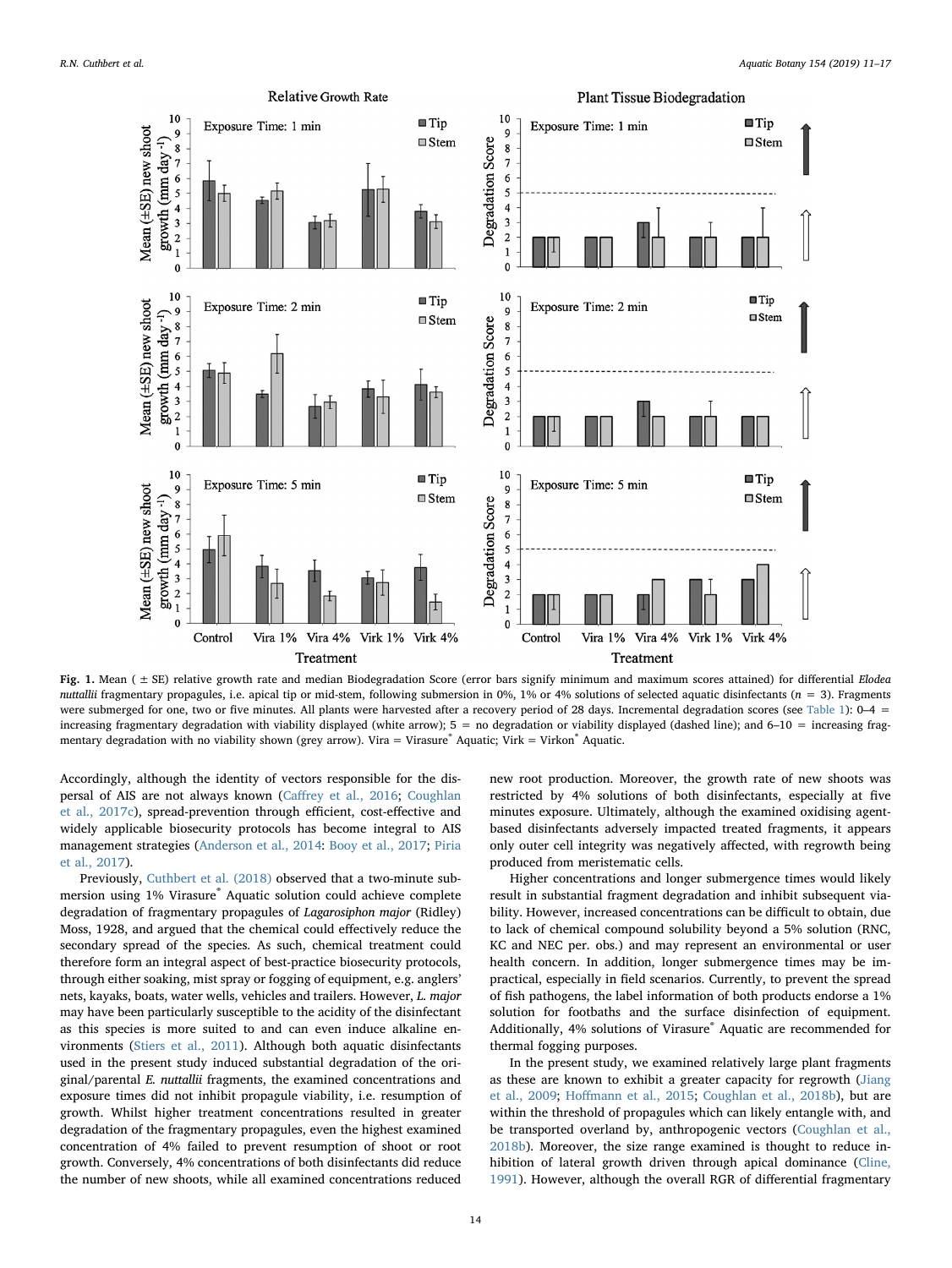<span id="page-4-0"></span>

Fig. 2. Mean (  $\pm$  SE) count of new shoots and roots for differential Elodea nuttallii fragmentary propagules, i.e. apical tip or mid-stem, following submersion in 0%, 1% or 4% solutions of selected aquatic disinfectants (n = 3). Fragments were submerged for one, two or five minutes. All plants were harvested after a recovery period of 28 days. Vira = Virasure $^*$  Aquatic; Virk = Virkon $^*$  Aquatic.

sections did not differ, apical E. nuttallii fragments displayed greater numbers of both new shoots and roots, compared to mid-stem sections. This may indicate some retention of apical dominance. In contrast to the study performed by [Cuthbert et al. \(2018\)](#page-5-8), E. nuttallii fragments were kept in pond water following exposure to the disinfectants rather than dechlorinated tap water. Although [Cuthbert et al. \(2018\)](#page-5-8) did include substrate within their post treatment growth containers, the more nutrient-rich pond water may have benefited sustained viability in comparison to dechlorinated tap water. Moreover, the favourable light intensity of 200–250  $\mu$ mol·m<sup>-2</sup>·s<sup>-1</sup> and warmer temperature conditions (18 °C) used in the present study may have promoted resumption of growth by E. nuttallii. Species-specific characteristics and environmental variables such as nutrient availability and light intensity will influence macrophyte fragment survival and viability [\(Kuntz et al.,](#page-6-13) [2014;](#page-6-13) Hoff[mann et al., 2015](#page-5-23)). Therefore, deciphering the impacts of these additional environmental complexities on treatment viabilities is of particular importance given the range of environments in which AIS proliferate.

Spread-prevention campaigns, such as Check, Clean, Dry in New Zealand and Great Britain, aim to promote best-practice biosecurity protocols, designed to limit AIS spread, amongst water users [\(Anderson](#page-5-30) [et al., 2014](#page-5-30); [Shannon et al., 2018](#page-6-5)). However, the overall efficacy of biosecurity treatments suggested within the wider literature can vary with inter- and intraspecific differences ([Coughlan et al., 2018a](#page-5-18); [Crane](#page-5-7) [et al., 2018](#page-5-7)). For example, while Virkon® Aquatic can induce circa 93% mortality of juvenile Asian clam, Corbicula fluminea, following a fiveminute exposure, adults are largely resistant to aquatic disinfectants ([Barbour et al., 2013](#page-5-15); [Coughlan et al., 2018a](#page-5-18)). Additional trials investigating the impacts of such disinfectant solutions on different AIS propagule stages, for existing and emerging invaders, should be considered ([Cuthbert et al., 2018\)](#page-5-8). However, if a treatment can induce complete invader mortality at its most robust life stage, it will also likely do so at more vulnerable life stages ([Coughlan et al., 2018a](#page-5-18)). While risks of toxicity to other aquatic organisms via residues and spills is considered low with good practice (see [Stockton-Fiti and Mo](#page-6-6)ffitt, [2017\)](#page-6-6), additional assessments for potential non-target effects on native species, particularly macroinvertebrates, would be highly beneficial ([Cuthbert et al., 2018\)](#page-5-8).

Although physical removal of adhering organic material following visual inspection is undoubtedly beneficial, small organisms or propagules may not be observed, and therefore would require more thorough management protocols ([Rothlisberger et al., 2010;](#page-6-3) [Crane et al., 2018](#page-5-7)). Equally, while extended drying times can inhibit invader spread ([Coughlan et al., 2018b](#page-5-6)), many water users rapidly and repeatedly move both short and long-distances between multiple freshwater sites ([Anderson et al., 2014](#page-5-30); [De Ventura et al., 2016\)](#page-5-32). Therefore, such protocols can be frequently difficult to incorporate into daily working practices (Sutcliff[e et al., 2018;](#page-6-4) [Shannon et al., 2018\)](#page-6-5). Even though further examination of broad-spectrum disinfectants should continue, development of innovative but simple, user- and environmentally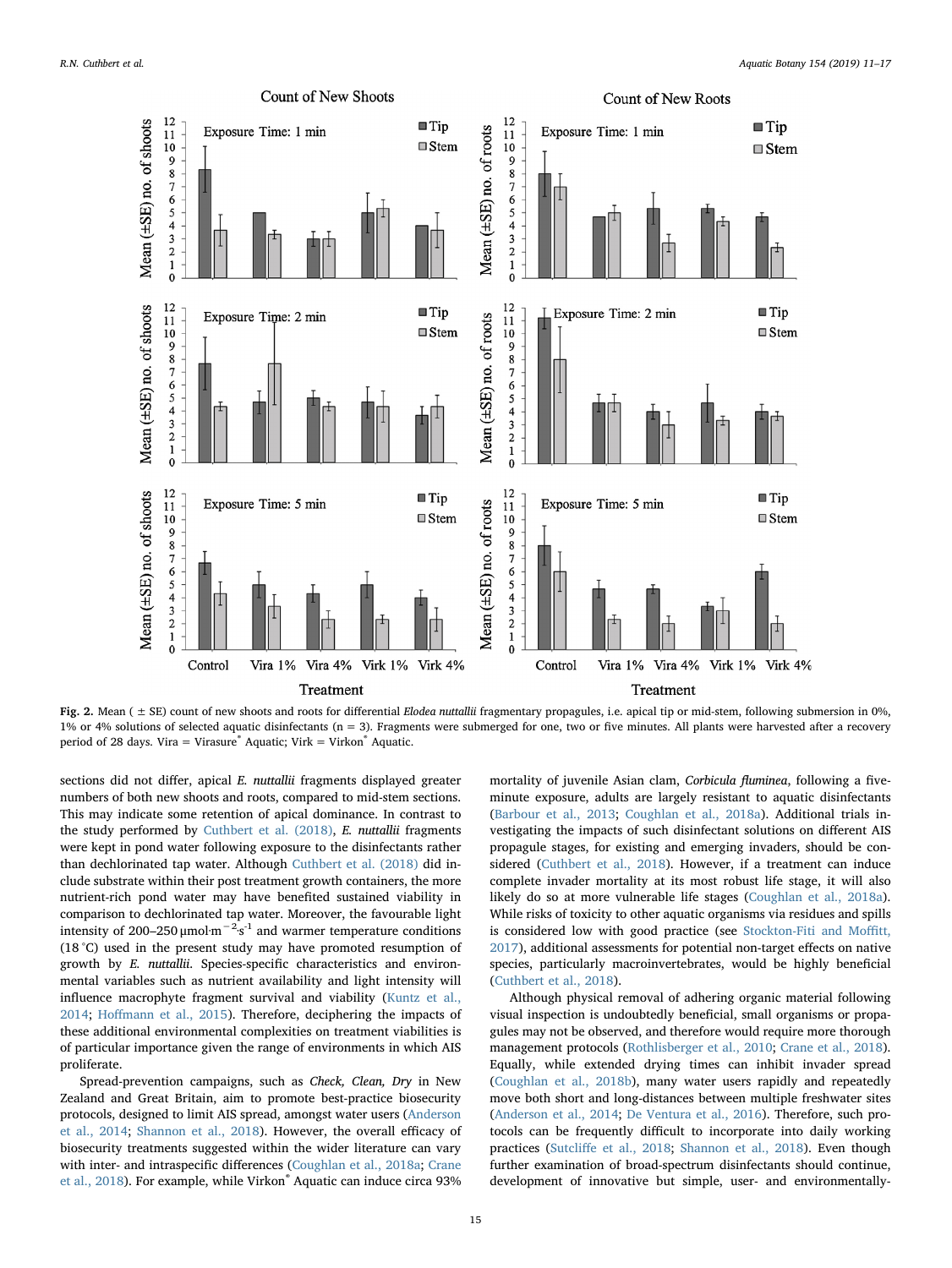friendly protocols is urgently required ([Crane et al., 2018](#page-5-7); [Shannon](#page-6-5) [et al., 2018](#page-6-5)). In addition, the synergistic effects of multiple differential treatments, such as manual cleaning and disinfectant application combined with minimum drying times, should be explored further.

Biosecurity protocols will likely be improved with the use of broadspectrum aquatic disinfectants. In particular, 1% Virkon S® kills damaging pathogens and parasites, such as the invasive salmon fluke, Gyrodactylus salaris, at a fifteen-minute exposure [\(Koski et al., 2016](#page-5-33)). Nevertheless, high concentrations of this chemical are not suitable for use near freshwaters [\(Sebire et al., 2018\)](#page-6-14). However, although Virasure® Aquatic and Virkon® Aquatic are more suitable for aquatic environments as they contain inert ingredients, confirmation of their ability to induce G. salaris mortality is required. Overall, our results suggest that further examination of the efficacy of aquatic disinfectants to inhibit the spread of AIS is essential. Moreover, as the worldwide spread of AIS has rapidly escalated [\(Seebens et al., 2017](#page-6-15)), there is a pressing need to conduct these studies. Currently, clarification of legal issues concerning the licensed use of Virasure<sup>®</sup> Aquatic and Virkon<sup>®</sup> Aquatic as a biosecurity agent against invasive organisms, other than viruses, bacteria, fungi, and moulds, is urgently required. Equally, the incorporation of aquatic disinfectants within biosecurity management protocols requires immediate consideration by stakeholders, such as angling and sporting groups, policy makers and legislators.

## Author contributions

NEC proposed the study; RNC, KC and NEC designed the experiment; RNC, KC and NEC conducted the experiment; RNC performed data analysis; all authors contributed to the interpretation of results and the writing of the manuscript, which was led by NEC.

# Declaration of interest

The authors declare no conflicts of interest.

### Acknowledgments

RNC is supported by the Department for the Economy, Northern Ireland. KC is supported through contributions from Queen's University Belfast, Waterways Ireland, the University of Windsor and McGill University. JTAD, JMC and NEC are supported by the Irish EPA research grant 2015-NC-MS-4. JTAD also thanks Natural Environment Research Council. We graciously thank Dr. Matthijs Metselaar at Fish Vet Group for providing Virasure® Aquatic. We also thank Emma Gorman, Dr. Lawrence Eagling and Simon Exley for their helpful contributions. We particularly thank the Editor-in-Chief, Prof. Elisabeth Gross, and three anonymous reviewers for helpful comments. In addition, we thank Dr. Amos Quito for stimulating discussion.

#### References

- <span id="page-5-30"></span>Anderson, L.G., White, P.C.L., Stebbing, P.D., Stentiford, G.D., Dunn, A.M., 2014. Biosecurity and vector behaviour: evaluating the potential threat posed by anglers and canoeists as pathways for the spread of invasive non-native species and pathogens. PLoS One 9, e92788. [https://doi.org/10.1371/journal.pone.0092788.](https://doi.org/10.1371/journal.pone.0092788)
- <span id="page-5-17"></span>[Anderson, L.G., Dunn, A.M., Rosewarne, P.J., Stebbing, P.D., 2015. Invaders in hot water:](http://refhub.elsevier.com/S0304-3770(18)30226-2/sbref0010) [a simple decontamination method to prevent the accidental spread of aquatic in](http://refhub.elsevier.com/S0304-3770(18)30226-2/sbref0010)[vasive non-native species. Biol. Invasions 17, 2287](http://refhub.elsevier.com/S0304-3770(18)30226-2/sbref0010)–2297.
- <span id="page-5-24"></span>[Bakker, E.S., Wood, K.A., Pagès, J.F., Veen, G.F.C., Christianen, M.J.A., Santamaría, L.,](http://refhub.elsevier.com/S0304-3770(18)30226-2/sbref0015) [Nolet, B.A., Hilt, S., 2016. Herbivory on freshwater and marine macrophytes: a re](http://refhub.elsevier.com/S0304-3770(18)30226-2/sbref0015)[view and perspective. Aquat. Bot. 135, 18](http://refhub.elsevier.com/S0304-3770(18)30226-2/sbref0015)–36.
- <span id="page-5-9"></span>[Banha, F., Diniz, A., Anastácio, P.M., 2017. The role of anglers](http://refhub.elsevier.com/S0304-3770(18)30226-2/sbref0020)' perceptions and habits in [biological invasions: perspectives from the Iberian Peninsula. Aquat. Conserv. Mar.](http://refhub.elsevier.com/S0304-3770(18)30226-2/sbref0020) [Freshw. Ecosyst. 27, 51](http://refhub.elsevier.com/S0304-3770(18)30226-2/sbref0020)–64.
- <span id="page-5-15"></span>[Barbour, J.H., McMenamin, S., Dick, J.T.A., Alexander, M.E., Ca](http://refhub.elsevier.com/S0304-3770(18)30226-2/sbref0025)ffrey, J.M., 2013. [Biosecurity measures to reduce secondary spread of the invasive freshwater Asian](http://refhub.elsevier.com/S0304-3770(18)30226-2/sbref0025) clam, Corbicula fluminea [\(Müller, 1774\). Manag. Biol. Invasions 4, 219](http://refhub.elsevier.com/S0304-3770(18)30226-2/sbref0025)–230.
- <span id="page-5-25"></span>[Barnes, M.A., Jerde, C.L., Keller, D., Chadderton, W.L., Howeth, J.G., Lodge, D.M., 2013.](http://refhub.elsevier.com/S0304-3770(18)30226-2/sbref0030) [Viability of aquatic plant fragments following desiccation. Invasive Plant Sci. Manag.](http://refhub.elsevier.com/S0304-3770(18)30226-2/sbref0030) [6, 320](http://refhub.elsevier.com/S0304-3770(18)30226-2/sbref0030)–325.
- <span id="page-5-13"></span>[Beric, B., MacIsaac, H.J., 2015. Determinants of rapid response success for alien invasive](http://refhub.elsevier.com/S0304-3770(18)30226-2/sbref0035) [species in aquatic ecosystems. Biol. Invasions 17, 3327](http://refhub.elsevier.com/S0304-3770(18)30226-2/sbref0035)–3335.
- <span id="page-5-5"></span>[Booy, O., Mill, A.C., Roy, H.E., Hiley, A., Moore, N., Robertson, P., Baker, S., Brazier, M.,](http://refhub.elsevier.com/S0304-3770(18)30226-2/sbref0040) [Bue, M., Bullock, R., Campbell, S., Eyre, D., Foster, J., Hatton-Ellis, M., Long, J.,](http://refhub.elsevier.com/S0304-3770(18)30226-2/sbref0040) [Macadam, C., Morrison-Bell, C., Mumford, J., Newman, J., Parrott, D., Payne, R.,](http://refhub.elsevier.com/S0304-3770(18)30226-2/sbref0040) [Renals, T., Rodgers, E., Spencer, M., Stebbing, P., Sutton-Croft, M., Walker, K.J.,](http://refhub.elsevier.com/S0304-3770(18)30226-2/sbref0040) [Ward, A., Whittaker, S., Wyn, G., 2017. Risk management to prioritise the eradication](http://refhub.elsevier.com/S0304-3770(18)30226-2/sbref0040) [of new and emerging invasive non-native species. Biol. Invasions 19, 2401](http://refhub.elsevier.com/S0304-3770(18)30226-2/sbref0040)–2417.
- <span id="page-5-2"></span>Caffrey, J.M., Millane, M., Evers, S., Moran, H., 2011. Management of Lagarosiphon major (Ridley) moss in Lough Corrib - a review. Biol. Environ. 111 (B (3)), 205–212. [https://doi.org/10.3318/ BIOE.2011.16.](https://doi.org/10.3318/ BIOE.2011.16)
- <span id="page-5-0"></span>Caff[rey, J.M., Baars, J.-R., Barbour, J.H., Boets, P., Boon, P., Davenport, K., Dick, J.T.A.,](http://refhub.elsevier.com/S0304-3770(18)30226-2/sbref0050) [Early, J., Edsman, L., Gallagher, C., Gross, J., Heinimaa, P., Horrill, C., Hudin, S.,](http://refhub.elsevier.com/S0304-3770(18)30226-2/sbref0050) [Hulme, P.E., Hynes, S., MacIsaac, H.J., McLoone, P., Millane, P., Moen, T.L., Moore,](http://refhub.elsevier.com/S0304-3770(18)30226-2/sbref0050) N., Newman, J., O'Conchuir, R., O'Farrell, M., O'[Flynn, C., Oidtmann, B., Renals, T.,](http://refhub.elsevier.com/S0304-3770(18)30226-2/sbref0050) [Ricciardi, A., Roy, H., Shaw, R., Weyl, O., Williams, F., Lucy, F.E., 2014. Tackling](http://refhub.elsevier.com/S0304-3770(18)30226-2/sbref0050) [invasive alien species in Europe: the top 20 issues. Manag. Biol. Invasions 5, 1](http://refhub.elsevier.com/S0304-3770(18)30226-2/sbref0050)–20.
- <span id="page-5-29"></span>Caff[rey, J.M., Dick, J.T.A., Lucy, F.E., Davis, E., Niven, A., Coughlan, N.E., 2016. First](http://refhub.elsevier.com/S0304-3770(18)30226-2/sbref0055) record of the Asian clam Corbicula fluminea [\(Müller, 1774\) \(Bivalvia, Cyrenidae\) in](http://refhub.elsevier.com/S0304-3770(18)30226-2/sbref0055) [Northern Ireland. Bioinvasions Rec. 5, 239](http://refhub.elsevier.com/S0304-3770(18)30226-2/sbref0055)–244.
- <span id="page-5-14"></span>Caffrey, J.M., Gallagher, K., Broughan, D., Dick, J.T.A., 2018. Rapid Response achieves eradication – chub in Ireland. Manag. Biol. Invasions 9, 475–482. [https://doi.org/10.](https://doi.org/10.3391/mbi.2018.9.4.10) [3391/mbi.2018.9.4.10.](https://doi.org/10.3391/mbi.2018.9.4.10)
- <span id="page-5-20"></span>Champion, [P.D., Clayton, J.S., Hofstra, D.E., 2010. Nipping aquatic plant invasion in the](http://refhub.elsevier.com/S0304-3770(18)30226-2/sbref0065) [bud: weed risk assessment and the trade. Hydrobiologia 656, 167](http://refhub.elsevier.com/S0304-3770(18)30226-2/sbref0065)–172.
- <span id="page-5-26"></span><span id="page-5-19"></span>[Cline, M.G., 1991. Apical dominance. Bot. Rev. 57, 318](http://refhub.elsevier.com/S0304-3770(18)30226-2/sbref0070)–358. [Cook, C.D.K., Urmi-König, K., 1985. A revision of the genus](http://refhub.elsevier.com/S0304-3770(18)30226-2/sbref0075) Elodea (Hydrocharitaceae). [Aquat. Bot. 21, 111](http://refhub.elsevier.com/S0304-3770(18)30226-2/sbref0075)–156.
- <span id="page-5-10"></span>[Coughlan, N.E., Kelly, T.C., Davenport, J., Jansen, M.A.K., 2017a. Up, up and away: bird](http://refhub.elsevier.com/S0304-3770(18)30226-2/sbref0080)[mediated ectozoochorous dispersal between aquatic environments. Freshw. Biol. 62,](http://refhub.elsevier.com/S0304-3770(18)30226-2/sbref0080) 631–[648](http://refhub.elsevier.com/S0304-3770(18)30226-2/sbref0080).
- <span id="page-5-16"></span>[Coughlan, N.E., Kelly, T.C., Jansen, M.A.K., 2017b. Step by step](http://refhub.elsevier.com/S0304-3770(18)30226-2/sbref0085)": high frequency short[distance epizoochorous dispersal of aquatic macrophytes. Biol. Invasions 19,](http://refhub.elsevier.com/S0304-3770(18)30226-2/sbref0085) 625–[634](http://refhub.elsevier.com/S0304-3770(18)30226-2/sbref0085).
- <span id="page-5-11"></span>Coughlan, N.E., Stevens, A.L., Kelly, T.C., Dick, J.T.A., Jansen, M.A.K., 2017c. Zoochorous dispersal of freshwater bivalves: an overlooked vector in biological invasions? Knowl. Manag. Aquat. Ecosyst. 418, 42. [https://doi.org/10.1051/kmae/2017037.](https://doi.org/10.1051/kmae/2017037)
- <span id="page-5-18"></span>[Coughlan, N.E., Cuthbert, R.N., Dickey, J.W.E., Crane, K., Ca](http://refhub.elsevier.com/S0304-3770(18)30226-2/sbref0095)ffrey, J.M., Lucy, F.E., Davis, [E., Dick, J.T.A., 2018a. Better biosecurity: spread prevention of the invasive Asian](http://refhub.elsevier.com/S0304-3770(18)30226-2/sbref0095) clam, Corbicula fluminea [\(Müller, 1774\). Manag. Biol. Invasions In Press](http://refhub.elsevier.com/S0304-3770(18)30226-2/sbref0095).
- <span id="page-5-6"></span>[Coughlan, N.E., Cuthbert, R.N., Kelly, T.C., Jansen, M.A.K., 2018b. Parched plants: sur](http://refhub.elsevier.com/S0304-3770(18)30226-2/sbref0100)[vival and viability of invasive aquatic macrophytes following exposure to various](http://refhub.elsevier.com/S0304-3770(18)30226-2/sbref0100) [desiccation regimes. Aquat. Bot. 150, 9](http://refhub.elsevier.com/S0304-3770(18)30226-2/sbref0100)–15.
- <span id="page-5-4"></span>Coughlan, N.E., Walsh, D.A., Caffrey, J., Davis, E., Lucy, F.E., Cuthbert, R.N., Dick, J.T.A., 2018c. Cold as Ice: a novel eradication and control method for invasive Asian clam, Corbicula fluminea, using pelleted dry ice. Manag. Biol. Invasions 9, 463–474. [https://](https://doi.org/10.3391/mbi.2018.9.4.09) [doi.org/10.3391/mbi.2018.9.4.09.](https://doi.org/10.3391/mbi.2018.9.4.09)
- <span id="page-5-7"></span>[Crane, K., Cuthbert, R.N., Dick, J.T.A., Kregting, L., Ricciardi, A., MacIsaac, H.J.,](http://refhub.elsevier.com/S0304-3770(18)30226-2/sbref0110) [Coughlan, N.E., 2018. Full steam ahead: direct steam exposure to inhibit spread of](http://refhub.elsevier.com/S0304-3770(18)30226-2/sbref0110) [invasive aquatic macrophytes. Biol. Invasions In Press](http://refhub.elsevier.com/S0304-3770(18)30226-2/sbref0110).
- <span id="page-5-8"></span>[Cuthbert, R.N., Coughlan, N.E., Crane, K., Ca](http://refhub.elsevier.com/S0304-3770(18)30226-2/sbref0115)ffrey, J.M., MacIsaac, H.J., Dick, J.T.A., [2018. A dip or a dab: assessing the e](http://refhub.elsevier.com/S0304-3770(18)30226-2/sbref0115)fficacy of Virasure® Aquatic disinfectant to reduce [secondary spread of the invasive curly waterweed](http://refhub.elsevier.com/S0304-3770(18)30226-2/sbref0115) Lagarosiphon major. Manag. Biol. [Invasions 9, 259](http://refhub.elsevier.com/S0304-3770(18)30226-2/sbref0115)–265.
- <span id="page-5-32"></span>[De Ventura, L., Weissert, N., Tobias, R., Kopp, K., Jokela, J., 2016. Overland transport of](http://refhub.elsevier.com/S0304-3770(18)30226-2/sbref0120) [recreational boats as a spreading vector of zebra mussel Dreissena polymorpha. Biol.](http://refhub.elsevier.com/S0304-3770(18)30226-2/sbref0120) [Invasions 18, 1451](http://refhub.elsevier.com/S0304-3770(18)30226-2/sbref0120)–1466.
- <span id="page-5-28"></span>[Dickey, J.W.E., Cuthbert, R.N., Rea, M., Laverty, C., Crane, K., Briski, E., Chang, X.,](http://refhub.elsevier.com/S0304-3770(18)30226-2/sbref0125) [Coughlan, N.E., MacIsaac, H.J., Ricciardi, A., Riddell, G.E., Xu, M., Dick, J.T.A., 2018.](http://refhub.elsevier.com/S0304-3770(18)30226-2/sbref0125) [Assessing the relative potential ecological impacts and invasion risks of emerging](http://refhub.elsevier.com/S0304-3770(18)30226-2/sbref0125) [invasive species. NeoBiota 40, 1](http://refhub.elsevier.com/S0304-3770(18)30226-2/sbref0125)–24.
- <span id="page-5-23"></span>Hoff[mann, M., Reader, U., Melezer, A., 2015. In](http://refhub.elsevier.com/S0304-3770(18)30226-2/sbref0130)fluence of environmental conditions on [the regenerative capacity and the survivability of](http://refhub.elsevier.com/S0304-3770(18)30226-2/sbref0130) Elodea nuttallii fragments. J. Limnol. [74, 12](http://refhub.elsevier.com/S0304-3770(18)30226-2/sbref0130)–20.
- <span id="page-5-22"></span><span id="page-5-1"></span>[Hussner, A., 2012. Alien aquatic plants in European countries. Weed Res. 52, 397](http://refhub.elsevier.com/S0304-3770(18)30226-2/sbref0135)–406. [Hussner, A., 2014. Long-term macrophyte mapping documents a continuously shift from](http://refhub.elsevier.com/S0304-3770(18)30226-2/sbref0140)
- [native to non-native aquatic plant dominance in the thermally abnormal River Erft](http://refhub.elsevier.com/S0304-3770(18)30226-2/sbref0140) [\(North Rhine-Westphalia, Germany\). Limnologica 48, 39](http://refhub.elsevier.com/S0304-3770(18)30226-2/sbref0140)–45. [Hussner, A., Nehring, S., Hilt, S., 2014. From](http://refhub.elsevier.com/S0304-3770(18)30226-2/sbref0145) first reports to successful control: a plea for
- <span id="page-5-12"></span>[improved management of alien aquatic plant species in Germany. Hydrobiologia 737,](http://refhub.elsevier.com/S0304-3770(18)30226-2/sbref0145) 321–[331](http://refhub.elsevier.com/S0304-3770(18)30226-2/sbref0145).
- <span id="page-5-3"></span>[Hussner, A., Stiers, I., Verhofstad, M.J.J.M., Bakker, E.S., Grutters, B.M.C., Haury, J., van](http://refhub.elsevier.com/S0304-3770(18)30226-2/sbref0150) [Valkenburg, J.L.C.H., Brundu, G., Newman, J., Clayton, J.S., Anderson, L.W.J.,](http://refhub.elsevier.com/S0304-3770(18)30226-2/sbref0150) [Hofstra, D., 2017. Management and control methods of invasive alien aquatic plants:](http://refhub.elsevier.com/S0304-3770(18)30226-2/sbref0150) [a review. Aquat. Bot. 136, 112](http://refhub.elsevier.com/S0304-3770(18)30226-2/sbref0150)–137.
- <span id="page-5-31"></span>[Jiang, J., An, S., Zhou, C., Guan, B., Sun, Z., Cai, Y., Liu, F., 2009. Fragment propagation](http://refhub.elsevier.com/S0304-3770(18)30226-2/sbref0155) [and colonization ability enhanced and varied at node level after escaping from apical](http://refhub.elsevier.com/S0304-3770(18)30226-2/sbref0155) [dominance in submerged macrophytes. J. Integr. Plant Biol. 51, 308](http://refhub.elsevier.com/S0304-3770(18)30226-2/sbref0155)–315.
- <span id="page-5-27"></span>[Johnson, L.E., Ricciardi, A., Carlton, J.T., 2001. Overland dispersal of aquatic invasive](http://refhub.elsevier.com/S0304-3770(18)30226-2/sbref0160) [species: a risk assessment of transient recreational boating. Ecol. Appl. 11,](http://refhub.elsevier.com/S0304-3770(18)30226-2/sbref0160) 1789–[1799](http://refhub.elsevier.com/S0304-3770(18)30226-2/sbref0160).
- <span id="page-5-21"></span>[Kelly, R., Harrod, C., Maggs, C.A., Reid, N., 2015. E](http://refhub.elsevier.com/S0304-3770(18)30226-2/sbref0165)ffects of Elodea nuttallii on temperate [freshwater plants, microalgae and invertebrates: small di](http://refhub.elsevier.com/S0304-3770(18)30226-2/sbref0165)fferences between invaded [and uninvaded areas. Biol. Invasions 17, 2123](http://refhub.elsevier.com/S0304-3770(18)30226-2/sbref0165)–2138.
- <span id="page-5-33"></span>[Koski, P., Anttila, P., Kuusela, J., 2016. Killing of](http://refhub.elsevier.com/S0304-3770(18)30226-2/sbref0170) Gyrodactylus salaris by heat and che[mical disinfection. Acta Vet. Scand. 58, 21](http://refhub.elsevier.com/S0304-3770(18)30226-2/sbref0170).